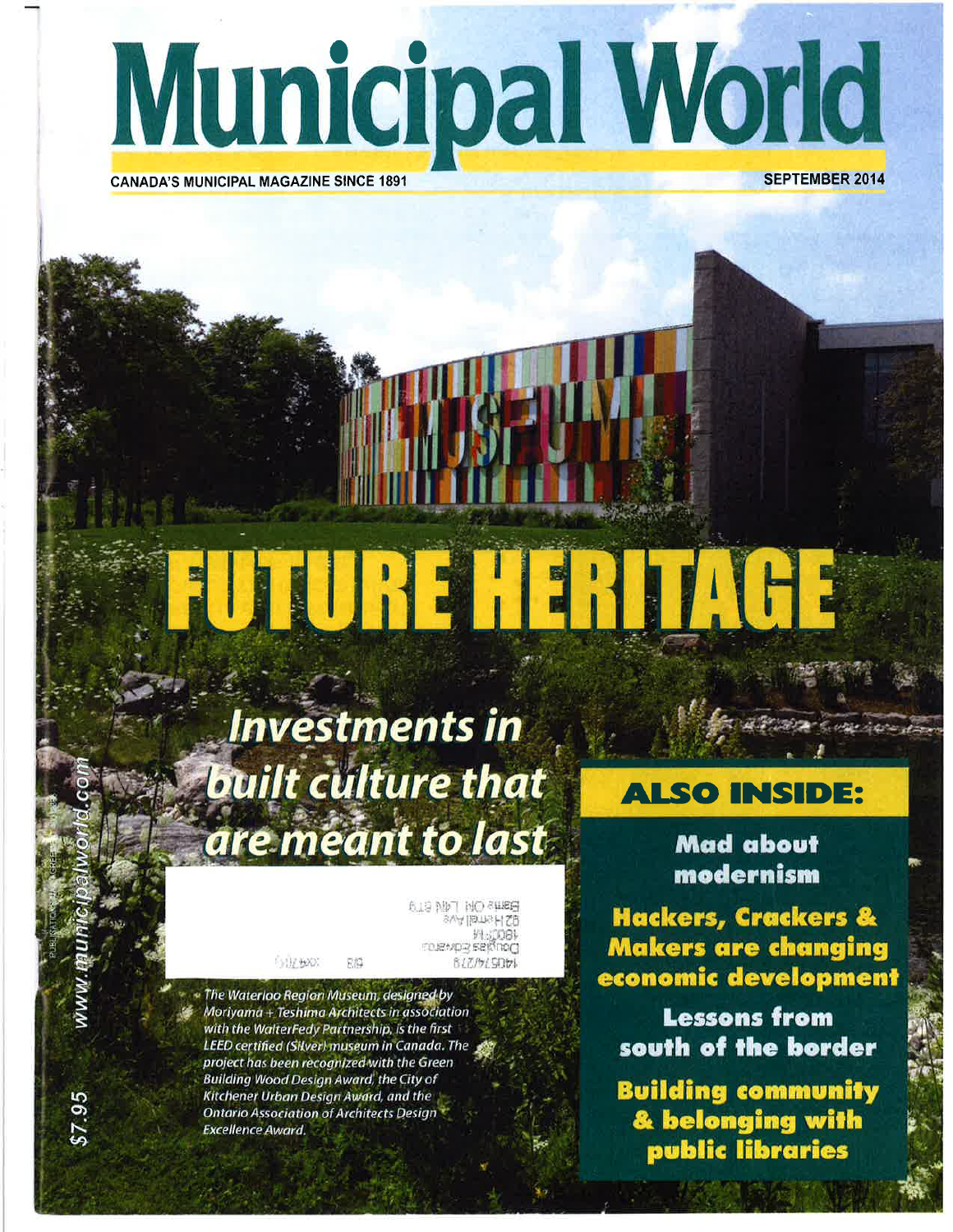## tourism

# Targeting New Audiences Promoting local "day tripping" and "staycations" with talking signs

Most municipalities have "undiscovered" tourism assets, attractions, accommodations, and facilities - loosely linked through independent tourism operators who have small marketing budgets to promote their individual businesses. By working together, these operators and the municipality can effectively target transient tourists, daily comrnuters, and business motorists who are currently bypassing their communify on nearby highways. The result: incremental tourism traffic and spending in the community.

By using a combination of highway signage/billboards, simple and inexpensive cloud-based virtual telephony, and short-range FM radio transmitters, a chamber of commerce or tourism association can work to cooperatively market, promote, and build the local tourism  $e \text{con}$  economy – instead of competing with each other for a declining tourist traffic count or limited inventory of highway billboard space.

#### The Route 66 Challenge

The classic scenario of the downtown core or a small business district falling into decline is a legendary story fronr the closing of the famous Route 66 in favour of the inter-state highways. The same scenario applies to Canada and Ontario along the 400 and 401 from Windsor to the Quebec border and similar exarnples in other Canadian provinces. The assignment of the modern refurbished OnRoute Service Centres <www.OnRoute.ca> in Ontario will be another reason for motorists not getting off the highway to visit local communities.

Progressive tourism associations are dealing with the era of the expressway and competing with national fast food

chains by promoting local historic and cultural assets. They are luring motorists and tourism spending off the expressways back into the downtown shopping districts with innovative marketing campaigns targeting the city to rural day trippers and staycation audience. This innovative marketing approach does not have to be expensive, either.

With declining American tourism traffic into Canada since 9/11, stricter passport and photo ID requirements, and poorer economies, Canadian municipalities increasingly need to market themselves as day trip destinations to local urban audiences. Commuters passing through their community from nearby bedroom communities are often unaware of the fabulous cultural tourism attractions in their own backyards.

Staycations are growing in importance for cash-strapped consumers staying at horne instead of heading for a major travel destination; they are inviting friends, relatives, and in-laws to visit a community for their holiday and visa versa. Visiting a local festival, outdoor concert, agricultural fair, or sporting attraction can be a relaxing and/or exciting complement to a visit. Your in-laws may choose to stay in a local bed and breakfast or local resort when visiting, but can still enjoy the hospitality of the family backyard BBQ to keep the overall expense of their visit easy on the budget.

#### Local Marketing Options

Municipalities are encouraging their' own residents to invite out-of-town relatives, friends, and business associates to vacation in their towns. This can easily be done by including simple marketing messages printed on residents' monthly

utility or tax statements; posting infonnation on the town website; and reaching out through public service announcements in local television, newspapers, and commercial radio stations.

Too often, inexperienced tourism associations are sold into social media campaigns, internet banner ads, expensive glossy brochures, and costly direct mail campaigns. These efforts often yield disappointing results for the local tourism operators who are recruited into sponsoring the campaign and paying for them.

Chambers of commerce and the local tourism and hospitality industries need to market their communities to local urban businesses that their local hotels are great and less expensive alternatives for sales meetings or conventions, instead of four or'five star hotels in Toronto, Montreal, Calgary, or Vancouver. Team building exercises and motivational sales meetings can be more relaxed and inspirational when conducted in a historic day-trip location.

Tourism associations, business improvement areas (BIAs), and chambers of commerce are faced with an uphill battle of competing media choices, in which they are financially incapable of competing with national brands and advertisers' spending media levels. Brochures, catalogues, direct mail, websites, social media, TV, radio, trade shows, and demands to create marketing events

DOUGLAS EDWARDS is a marketing consultant, specializing in database and direct marketing and radio and telephony telecommunications He operates a Tourism Information Radio Station CKEY-98 5 FN/ in Barrie, Ontario He can be reached at <Douglas@1 800FM com>